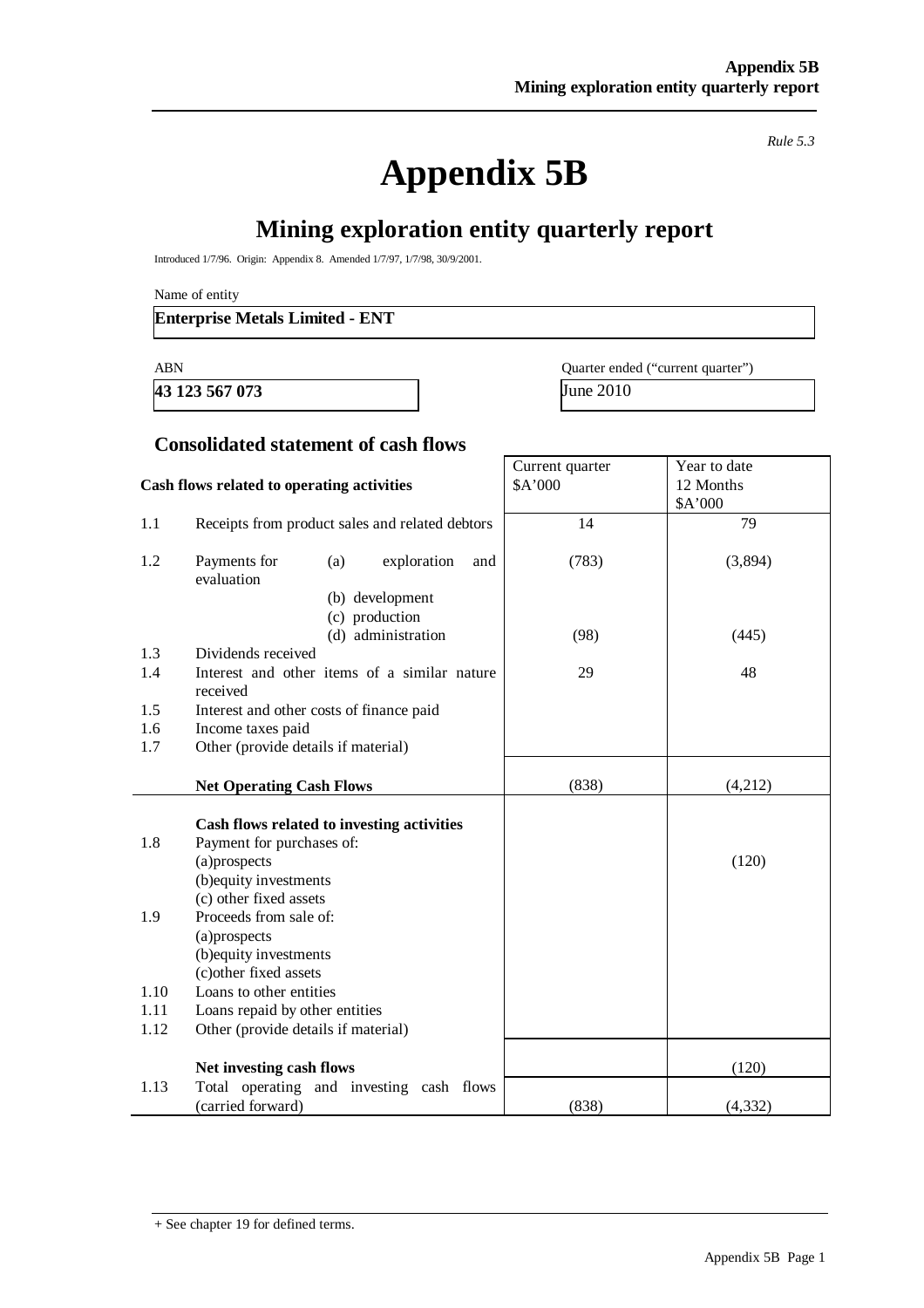| 1.13 | Total operating and investing cash flows<br>(brought forward) | (838) | (4,332) |
|------|---------------------------------------------------------------|-------|---------|
|      |                                                               |       |         |
|      |                                                               |       |         |
|      | Cash flows related to financing activities                    |       |         |
| 1.14 | Proceeds from issues of shares, options, etc. net             |       | 5,432   |
|      | of costs                                                      |       |         |
| 1.15 | Proceeds from sale of forfeited shares                        |       |         |
| 1.16 | Proceeds from borrowings                                      |       |         |
| 1.17 | Repayment of borrowings                                       |       |         |
| 1.18 | Dividends paid                                                |       |         |
| 1.19 | Other (provide details if material)                           |       |         |
|      |                                                               |       |         |
|      | Net financing cash flows                                      |       | 5,432   |
|      |                                                               |       |         |
|      | Net increase (decrease) in cash held                          | (838) | 1,100   |
|      |                                                               |       |         |
| 1.20 | Cash at beginning of quarter/year to date                     | 2,944 | 1,006   |
| 1.21 | Exchange rate adjustments to item 1.20                        |       |         |
|      |                                                               |       |         |
| 1.22 | Cash at end of quarter                                        |       |         |
|      |                                                               | 2,106 | 2,106   |

#### **Payments to directors of the entity and associates of the directors Payments to related entities of the entity and associates of the related entities**

|      |                                                                  | Current quarter<br>\$A'000 |
|------|------------------------------------------------------------------|----------------------------|
| 1.23 | Aggregate amount of payments to the parties included in item 1.2 | 317                        |
| 1.24 | Aggregate amount of loans to the parties included in item 1.10   |                            |

1.25 Explanation necessary for an understanding of the transactions

\$36,000 paid to Directors for Director and Consulting Fees \$281,000 paid to XServ Pty Ltd – a geological consulting company related to Mr Dermot Ryan a Director of Enterprise

#### **Non-cash financing and investing activities**

2.1 Details of financing and investing transactions which have had a material effect on consolidated assets and liabilities but did not involve cash flows

2.2 Details of outlays made by other entities to establish or increase their share in projects in which the reporting entity has an interest

<sup>+</sup> See chapter 19 for defined terms.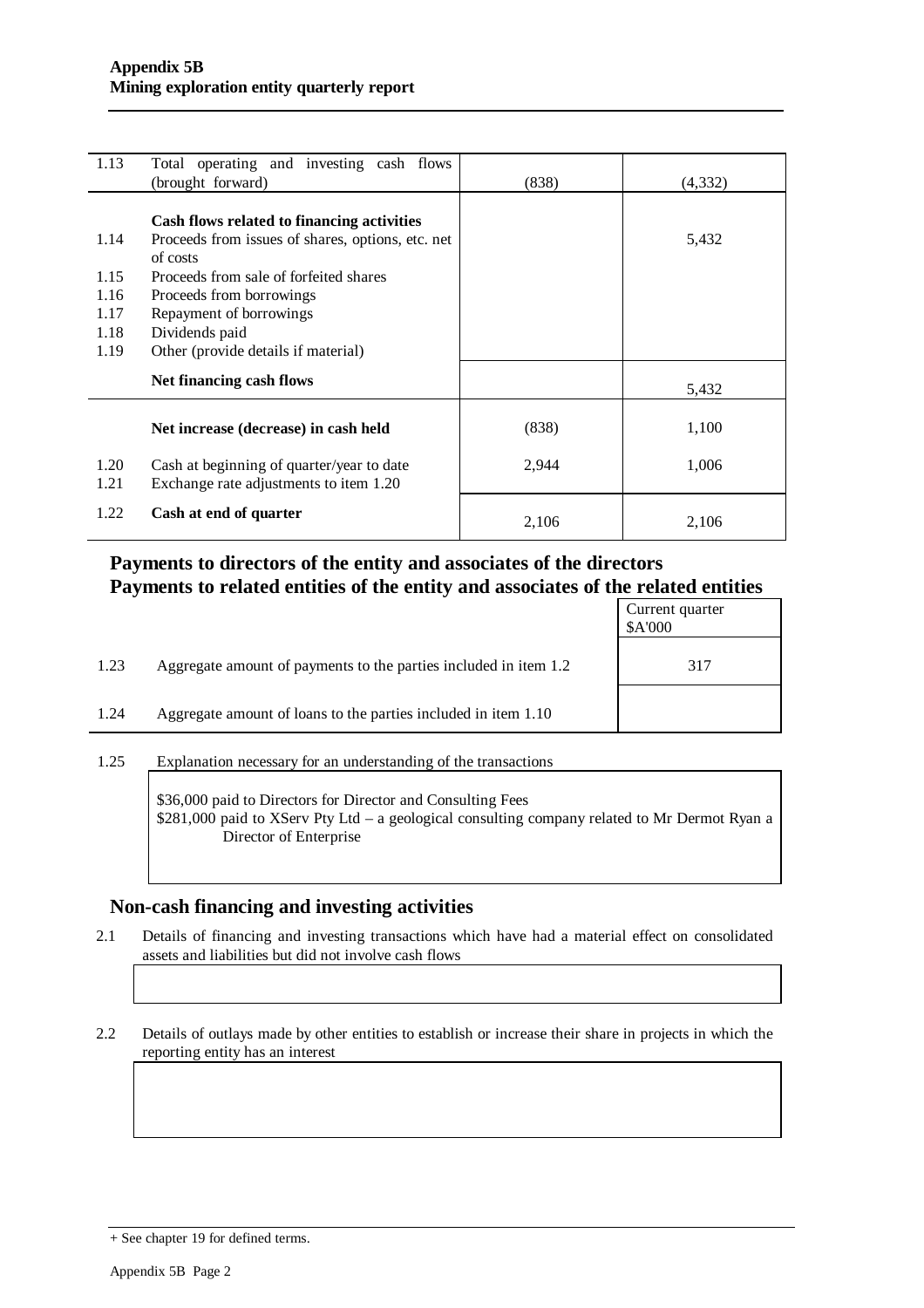٦

#### **Financing facilities available**

*Add notes as necessary for an understanding of the position.* 

|     |                             | Amount available<br>\$A'000 | Amount used<br>\$A'000 |
|-----|-----------------------------|-----------------------------|------------------------|
| 3.1 | Loan facilities             |                             |                        |
| 3.2 | Credit standby arrangements |                             |                        |

#### **Estimated cash outflows for next quarter**

|     |                            | \$A'000 |
|-----|----------------------------|---------|
| 4.1 | Exploration and evaluation |         |
|     |                            | 750     |
| 4.2 | Development                |         |
|     |                            |         |
| 4.3 | Production                 |         |
|     |                            |         |
| 4.4 | Administration             | 100     |
|     |                            |         |
|     |                            |         |
|     | <b>Total</b>               | 850     |
|     |                            |         |

## **Reconciliation of cash**

 $\overline{a}$ 

|     | Reconciliation of cash at the end of the quarter (as<br>shown in the consolidated statement of cash flows) to<br>the related items in the accounts is as follows. | Current quarter<br>\$A'000 | Previous quarter<br>A'000 |
|-----|-------------------------------------------------------------------------------------------------------------------------------------------------------------------|----------------------------|---------------------------|
| 5.1 | Cash on hand and at bank                                                                                                                                          | 106                        | 44                        |
| 5.2 | Deposits at call                                                                                                                                                  | 2.000                      | 2,900                     |
| 5.3 | Bank overdraft                                                                                                                                                    |                            |                           |
| 5.4 | Other (provide details)                                                                                                                                           |                            |                           |
|     | <b>Total: cash at end of quarter</b> (item 1.22)                                                                                                                  | 2,106                      | 2.944                     |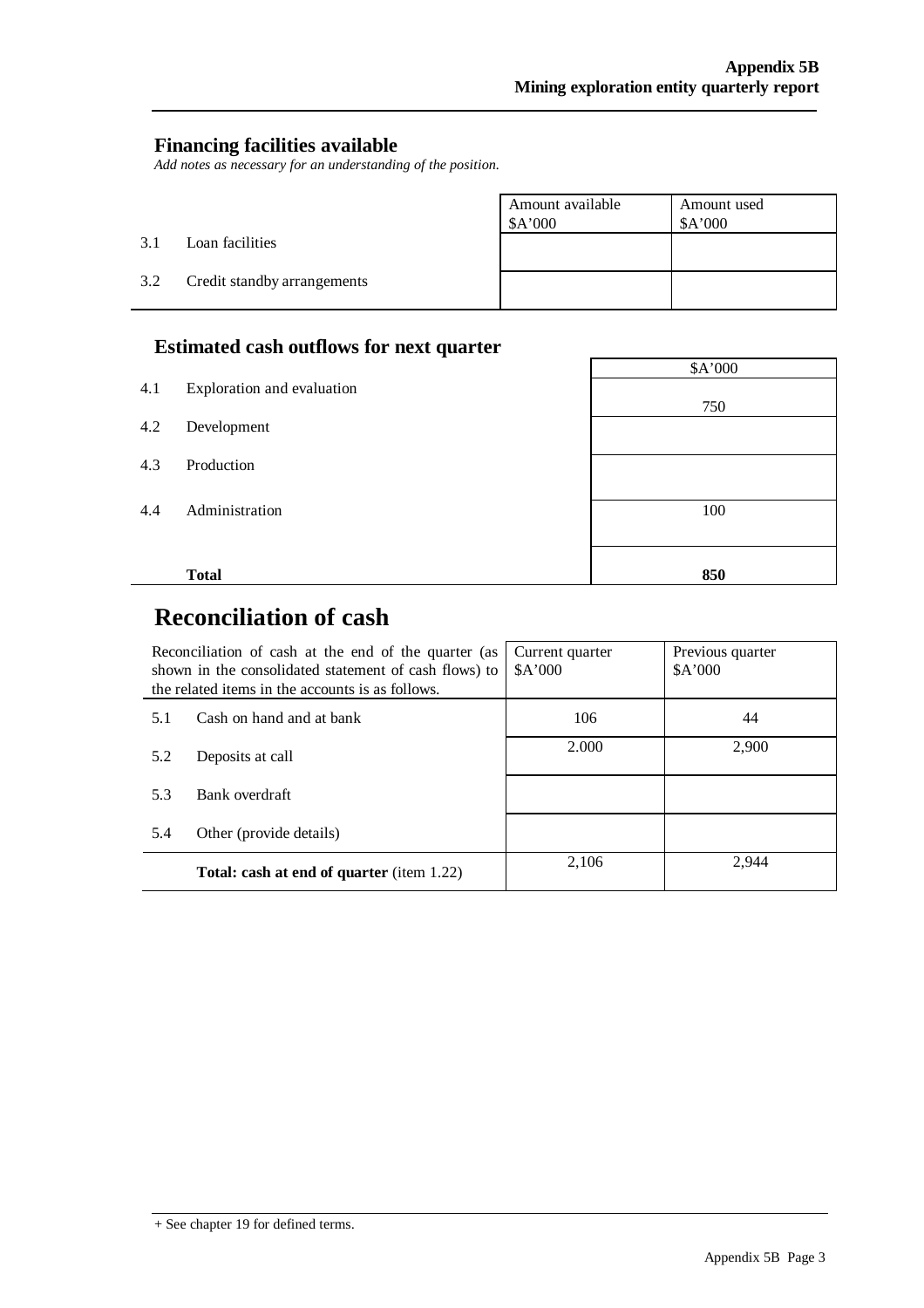### **Changes in interests in mining tenements**

| 6.1 | Interests in mining<br>tenements<br>relinquished,<br>reduced or lapsed | Tenement reference | Nature of interest<br>(note (2)) | Interest at<br>beginning<br>of quarter | Interest at<br>end of<br>quarter |
|-----|------------------------------------------------------------------------|--------------------|----------------------------------|----------------------------------------|----------------------------------|
|     | E36/597                                                                | Surrendered        | Tenement                         | 100%                                   | 0%                               |
|     | E56/789                                                                | Refused            | Tenement                         | 100%                                   | 0%                               |
|     | E69/2690                                                               | Withdrawn          | Tenement                         | 100%                                   | 0%                               |

|     | Interests in mining | Tenement  | Current Registered Holder, and | Interest at | Interest at |
|-----|---------------------|-----------|--------------------------------|-------------|-------------|
| 6.2 | tenements acquired  | reference | acquired from:                 | beginning   | end of      |
|     |                     |           |                                | of quarter  | quarter     |
|     | Application         | E37/1075  | <b>Enterprise Metals Ltd</b>   | $0\%$       | 100%        |
|     | Application         | E57/834   | Enterprise Iron Pty Ltd        | $0\%$       | 100%        |
|     | Application         | P20/2154  | <b>Enterprise Gold Pty Ltd</b> | $0\%$       | 100%        |
|     | Application         | P20/2155  | <b>Enterprise Gold Pty Ltd</b> | $0\%$       | 100%        |
|     | <b>Tenement</b>     | E37/1031  | <b>Enterprise Metals Ltd</b>   | $0\%$       | 100%        |
|     | <b>Tenement</b>     | E51/1302  | <b>Enterprise Metals Ltd</b>   | $0\%$       | 100%        |
|     | Tenement            | E51/1304  | <b>Enterprise Metals Ltd</b>   | $0\%$       | 100%        |
|     | Option              | E52/2404  | Duketon Consolidated Pty Ltd   | $0\%$       | 100%        |
|     | Option              | E52/2406  | Duketon Consolidated Pty Ltd   | $0\%$       | 100%        |
|     |                     |           |                                |             |             |
|     | Tenement            | E69/2603  | Enterprise Gold Pty Ltd        | $0\%$       | 100%        |
|     | Tenement            | M37/1288  | Nemex Pty Ltd                  | $0\%$       | 100%        |

<sup>+</sup> See chapter 19 for defined terms.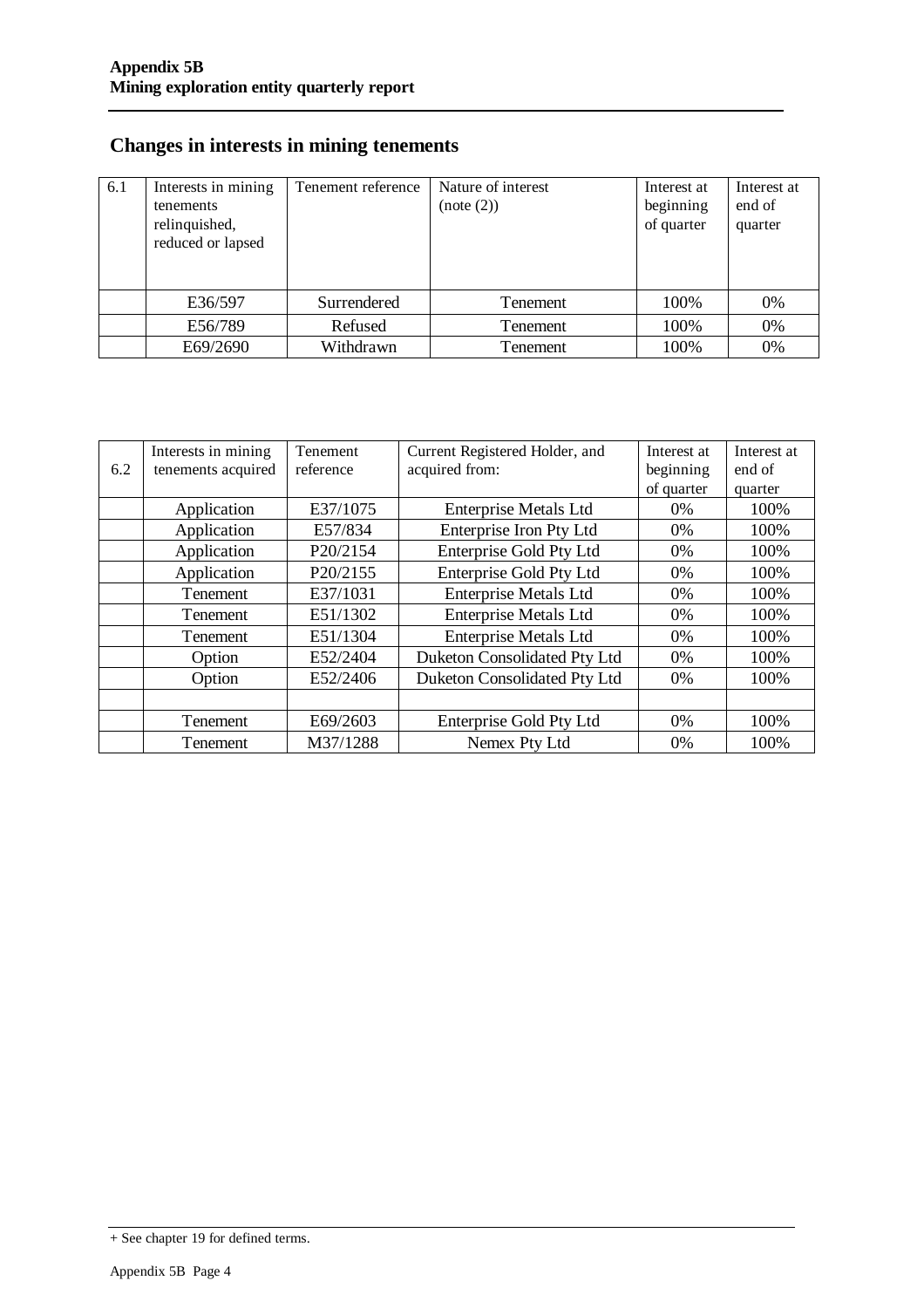#### **Issued and quoted securities at end of current quarter**

*Description includes rate of interest and any redemption or conversion rights together with prices and dates.* 

|      |                                     | Total number           | Number quoted | Issue price per                    | Amount paid up per               |
|------|-------------------------------------|------------------------|---------------|------------------------------------|----------------------------------|
|      |                                     |                        |               | security (see note<br>$3)$ (cents) | security (see note 3)<br>(cents) |
| 7.1  | <b>Preference</b>                   |                        |               |                                    |                                  |
|      | <sup>+</sup> securities             |                        |               |                                    |                                  |
|      | (description)                       |                        |               |                                    |                                  |
| 7.2  | Changes during                      |                        |               |                                    |                                  |
|      | quarter                             |                        |               |                                    |                                  |
|      | (a) Increases                       |                        |               |                                    |                                  |
|      | through issues                      |                        |               |                                    |                                  |
|      | (b) Decreases                       |                        |               |                                    |                                  |
|      | through returns                     |                        |               |                                    |                                  |
|      | of capital, buy-                    |                        |               |                                    |                                  |
|      | backs,                              |                        |               |                                    |                                  |
|      | redemptions                         |                        |               |                                    |                                  |
| 7.3  | +Ordinary                           | 111,970,840            | 111,970,840   |                                    |                                  |
|      | securities                          |                        |               |                                    |                                  |
| 7.4  | Changes during                      |                        |               |                                    |                                  |
|      | quarter                             |                        |               |                                    |                                  |
|      | (a) Increases                       |                        |               |                                    |                                  |
|      | through issues                      |                        |               |                                    |                                  |
|      | (b) Decreases                       |                        |               |                                    |                                  |
|      | through returns<br>of capital, buy- |                        |               |                                    |                                  |
|      | backs                               |                        |               |                                    |                                  |
| 7.5  | <sup>+</sup> Convertible            |                        |               |                                    |                                  |
|      | debt securities                     |                        |               |                                    |                                  |
|      | (description)                       |                        |               |                                    |                                  |
| 7.6  | Changes during                      |                        |               |                                    |                                  |
|      | quarter                             |                        |               |                                    |                                  |
|      | (a) Increases                       |                        |               |                                    |                                  |
|      | through issues                      |                        |               |                                    |                                  |
|      | (b) Decreases                       |                        |               |                                    |                                  |
|      | through                             |                        |               |                                    |                                  |
|      | securities                          |                        |               |                                    |                                  |
|      | matured.                            |                        |               |                                    |                                  |
|      | converted                           |                        |               |                                    |                                  |
| 7.7  | <b>Options</b>                      |                        |               | Exercise price                     | Expiry date                      |
|      | (description and                    | 15,281,966             | 15,281,966    | 25 cents                           | 20 June 2012                     |
|      | conversion                          | 3,000,000<br>2,500,000 |               | 25 cents<br>50 cents               | 22 Nov 2012<br>30 June 2013      |
|      | factor)                             |                        |               |                                    |                                  |
| 7.8  | Issued during<br>quarter            |                        |               |                                    |                                  |
| 7.9  | <b>Exercised</b> during             |                        |               |                                    |                                  |
|      | quarter                             |                        |               |                                    |                                  |
| 7.10 | Expired during                      |                        |               |                                    |                                  |
|      | quarter                             |                        |               |                                    |                                  |
| 7.11 | <b>Debentures</b>                   |                        |               |                                    |                                  |
|      | (totals only)                       |                        |               |                                    |                                  |

<sup>+</sup> See chapter 19 for defined terms.